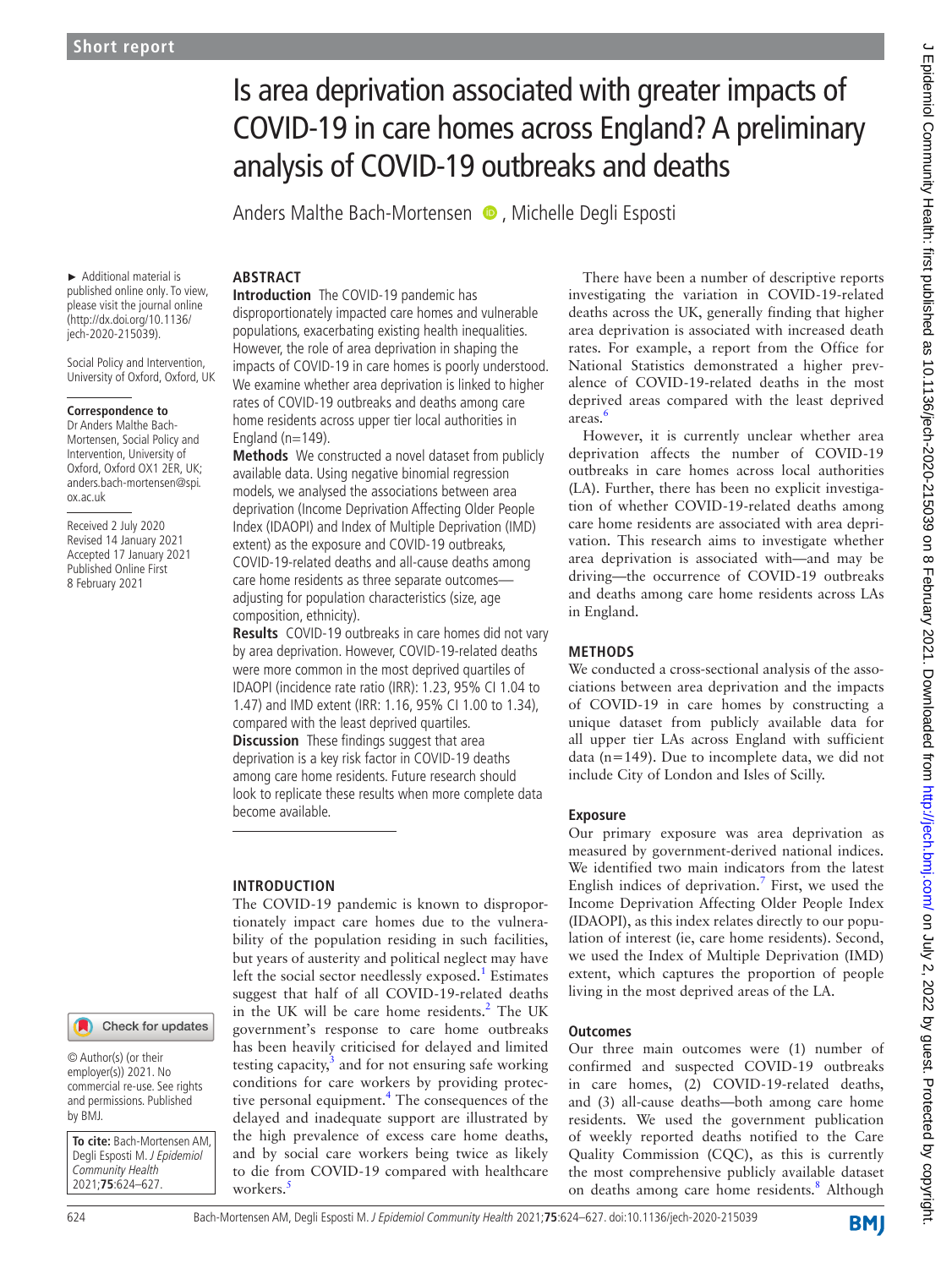<span id="page-1-0"></span>**Table 1** Number of deaths among care home residents across deprivation quartiles

|                                              | Number of<br>outbreaks                         | COVID-19-related<br>deaths                                 | <b>All-cause deaths</b>                             |
|----------------------------------------------|------------------------------------------------|------------------------------------------------------------|-----------------------------------------------------|
| Total number                                 | 6622                                           | 17509                                                      | 45468                                               |
| Average value<br>per local<br>authority (SD) | 43.85 (38.96)                                  | 117.51 (100.64)                                            | 305.15 (274.46)                                     |
|                                              | Average share<br>of care home<br>outbreaks (%) | COVID-19-related<br>deaths per 1000 care<br>home beds (SD) | All-cause deaths<br>per 1000 care<br>home beds (SD) |
| Deprivation quartiles (IDAOPI)               |                                                |                                                            |                                                     |
| 1                                            | 42.21%                                         | 41.23 (13.32)                                              | 107.83 (18.66)                                      |
| 2                                            | 39.17%                                         | 40.80 (15.62)                                              | 111.44 (21.43)                                      |
| 3                                            | 44.88%                                         | 51.90 (19.35)                                              | 117.68 (24.51)                                      |
| 4                                            | 50.13%                                         | 51.14 (15.71)                                              | 112.53 (21.33)                                      |
| Deprivation quartiles (IMD extent)           |                                                |                                                            |                                                     |
| 1                                            | 43.24%                                         | 42.41 (15.01)                                              | 109.00 (21.15)                                      |
| $\overline{2}$                               | 44.06%                                         | 44.35 (18.05)                                              | 112.19 (21.50)                                      |
| 3                                            | 45.13%                                         | 46.67 (15.12)                                              | 113.08 (18.35)                                      |
| 4                                            | 44.01%                                         | 51.62 (18.03)                                              | 115.07 (25.37)                                      |
| Total                                        | 44.11%                                         | 46.24 (16.80)                                              | 112.31 (21.62)                                      |

The death statistics cover the period 10 April to 21 June 2020. Outbreaks are from 9 March to 21 June 2020. Care home beds are calculated according to the care homes serving older people and dementia clients per local authority.

IDAOPI, Income Deprivation Affecting Older People Index; IMD, Index of Multiple Deprivation.

the weekly updated dataset on daily deaths occurring in care homes<sup>[9](#page-3-8)</sup> includes more recent data, these data do not have all types of deaths among care home residents (eg, those occurring

in hospital). The dataset used in this analysis includes the period 10 April to 19 June 2020, and thus covers the central part of the first wave (see [online supplemental figures A1 and A2](https://dx.doi.org/10.1136/jech-2020-215039) for graphs of the development in COVID-19 deaths and outbreaks over the investigated period). For number of outbreaks (ie, the number of care homes with at least two confirmed or suspected COVID-19 infections among staff or residents), we relied on the weekly updated dataset '*COVID-19: number of outbreaks in care homes—management information*' published by Public Health England (9 March to 21 June 2020). $10$ 

# **Covariates**

In order to control for potential confounding from population characteristics associated with area deprivation and our outcomes of interest, we adjusted for the following demographics at the area (LA) level: number of people above 65, population density and percentage of black and minority ethnic population.

## **ANALYSIS**

In our regression models, the main exposure is area deprivation as measured by IDAOPI and IMD extent (see above). We separately modelled three outcome variables: (1) the number of COVID-19 outbreaks, (2) the number of COVID-19-related deaths, and (3) the number of all-cause deaths in upper tier LAs (n=149). We include relevant (logged) offset variables for each model, presenting the results for outbreaks as rate of the total number of care homes and the results for both mortality variables as rates of death per 1000 care home beds for older people and dementia clients. Because preliminary analyses indicated that COVID-19 outbreaks and deaths were significantly overdispersed (p<0.05), we used negative binomial regression models.



<span id="page-1-1"></span>**Figure 1** Exponentiated results from the adjusted negative binomial regression models displayed in full in [online supplemental appendix 1.](https://dx.doi.org/10.1136/jech-2020-215039) All death outcomes refer to care home residents. The reference category in all columns is the least deprived quartile of Income Deprivation Affecting Older People Index (IDAOPI) and Index of Multiple Deprivation (IMD) extent. IRR, incidence rate ratio.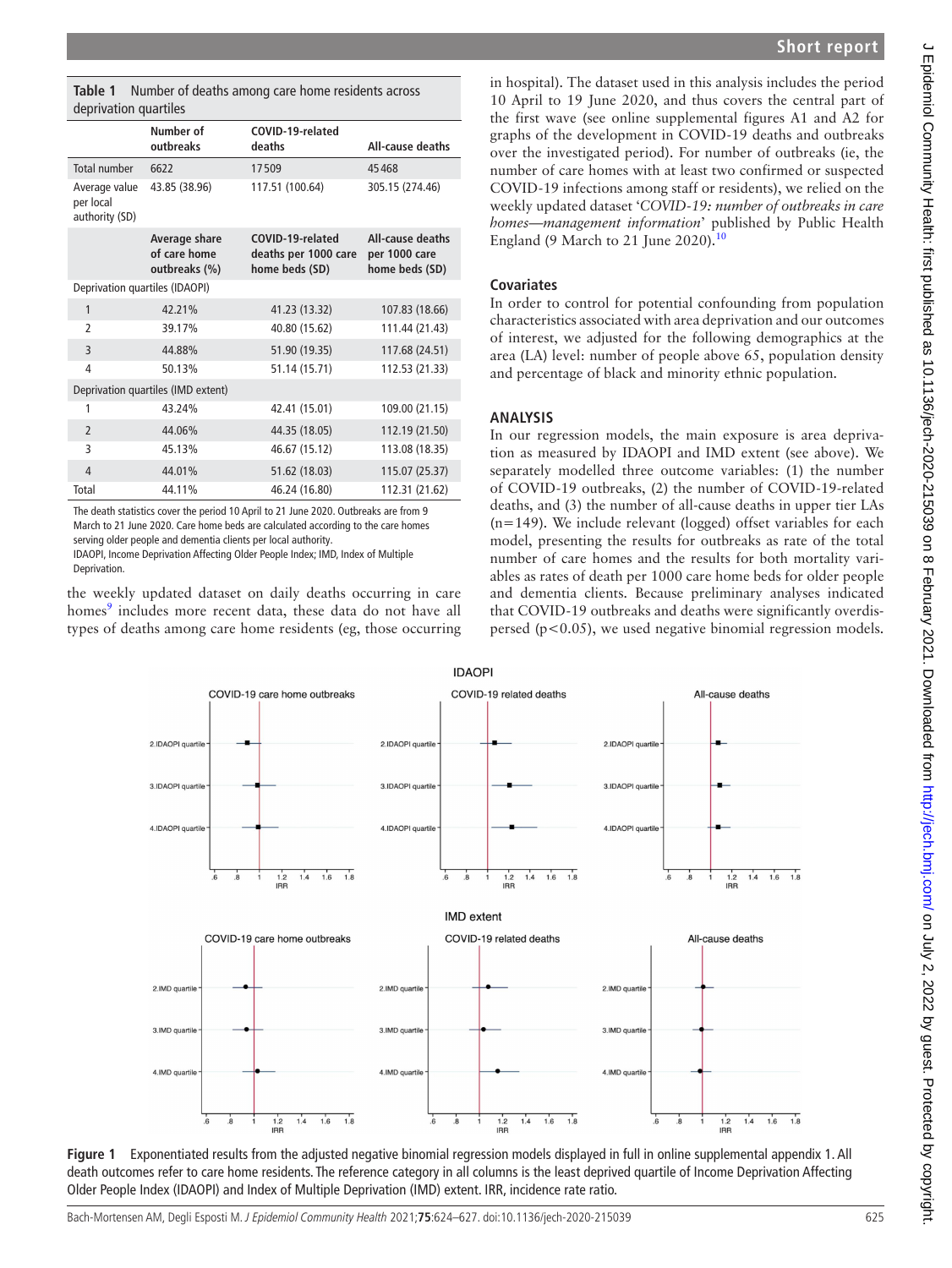All models were calculated with robust sandwich estimated standard errors.

## **RESULTS**

[Table](#page-1-0) 1 shows the descriptive statistics of the main outcomes and their variation across the quartiles of the area deprivation indices. More than 6600 outbreaks have been documented from 9 March to 21 June 2020, and 17 509 COVID-19-related deaths and 45468 all-cause deaths have occurred among care home residents from 10 April to 21 June 2020. LAs in higher quartiles of area deprivation have more COVID-19 deaths per 1000 care home beds, whereas the association between relative outbreaks, all-cause deaths and deprivation is less clear.

[Figure](#page-1-1) 1 displays the exponentiated effect of IDAOPI and IMD extent on outbreaks and deaths, with the least deprived quartile as the reference category. The incidence rate ratios (IRR) are derived from the negative binomial regression models, adjusting for population above 65, population density and proportion of black and minority ethnic population. The mortality models are also adjusted for number of outbreaks and care homes. The full results of the models can be found in [online supplemental](https://dx.doi.org/10.1136/jech-2020-215039)  [appendix 1](https://dx.doi.org/10.1136/jech-2020-215039).

In the first column ('COVID-19 care home outbreaks'), the figure shows that there is no statistically significant difference in the predicted number of outbreaks between the least deprived quartiles of IMD extent and IDAOPI and the most deprived quartiles. This suggests that area deprivation is not associated with the relative number of care home outbreaks.

In the second column ('COVID-19-related deaths'), the figure shows that both IDAOPI and IMD extent operate as significant predictors of deaths among care home residents. Specifically, COVID-19-related deaths were more common in the most deprived quartiles of IDAOPI (IRR: 1.23, 95% CI 1.04 to 1.47) and IMD extent (IRR: 1.16, 95% CI 1.00 to 1.34), compared with the least deprived quartiles. The observed effect is thus more pronounced in the indicator of area deprivation specific to the population of interest (ie, IDAOPI). All-cause deaths among care home residents were not consistently associated with area deprivation.

The pattern of findings was replicated in models using numbers of beds and care homes as control (as opposed to offset) variables and when using Poisson models on the continuous (as opposed to quartile) deprivation indicators (IDAOPI and IMD extent) (see [online supplemental appendices 2 and 3](https://dx.doi.org/10.1136/jech-2020-215039)).

# **DISCUSSION**

Our provisional findings suggest that COVID-19 outbreaks in care homes do not vary according to area deprivation, but the degree to which care home residents die as a result of such outbreaks does. As such, these findings support growing evidence on the equity harms of the current pandemic and how it is exacerbating existing health inequities among vulnerable populations.<sup>11</sup> This analysis thus adds an important nuance to the existing findings, in that it shows that the spread of the virus to care homes is not consistently associated with area deprivation, but that the consequences of COVID-19 outbreaks (in terms of deaths among residents) have been more severe in areas of high deprivation.

There are a number of limitations associated with this research that are important to acknowledge. First, the data analysed in this research are provisional and the results may change as more complete information is released. Second, there is a relatively high degree of uncertainty on COVID-19 mortality statics due

to insufficient testing capacity, especially in the early months of the pandemic.[12](#page-3-11) Considering that the CQC does not normally publish the type of data analysed in this paper, we had to rely on the death counts adjusted to the number of care home beds (as opposed to excess death estimates). Moreover, the outbreak outcome investigated in the analysis does not include information on the magnitude (in terms of incidence) of a care home outbreak, as this information is not publicly available. Last, although the analysis is suggestive of an association between relative mortality and area deprivation, it cannot be used to explain the mechanisms driving this relationship.<sup>[13](#page-3-12)</sup> However, it is well established that health is negatively influenced by income inequality,  $14$  and the relationship identified in this analysis may be driven in part by differing pre-existing or coexisting health conditions in clients across deprivation.

Future research should aim to replicate our findings with more complete data to confirm the role of area deprivation in moderating the impacts of COVID-19 in care homes, with a specific focus on avoidable mortalities. By releasing more details on the type of care homes in which COVID-19-related deaths have occurred (eg, size, ownership, employment conditions, and client types and preconditions), it will be possible to investigate whether specific care home characteristics are associated with a higher prelevance of deaths. A thorough examination of the difference in outcomes and the mechanisms and care home characteristics leading to these differences will be necessary to enable meaningful debate and reflection on this national tragedy and offer potential opportunities for preventing avoidable mortalities among vulnerable populations going forward.

**What is already known on this subject**

► Despite the COVID-19 pandemic disproportionately impacting care homes across England, the government's response has been criticised for not adequately protecting vulnerable residents and key workers.

# **What this study adds**

► By examining the natural variation in COVID-19 outbreaks and related deaths of care home residents across all upper tier local authorities in England in the first wave of the pandemic, this study finds that the spread of the virus to care homes does not vary by area deprivation. However, COVID-19-related deaths were more common in more deprived areas compared with less deprived areas, suggesting that deprivation is a key amenable risk factor for preventing avoidable mortalities. These findings add to the growing evidence that the current pandemic is exacerbating existing health inequities among already vulnerable populations.

**Twitter** Anders Malthe Bach-Mortensen [@AMBachMortensen](https://twitter.com/AMBachMortensen)

**Contributors** AMBM developed the idea for the manuscript, which was refined based on feedback from MDE. The data operationalisation and main analyses were done by AMBM, but all results presented in the paper were replicated by MDE. Both authors contributed to the writing of the manuscript.

**Funding** AMBM is supported by a research fellowship from the Carlsberg Foundation.

**Disclaimer** The funder was not involved in the research process.

**Competing interests** None declared.

**Patient consent for publication** Not required.